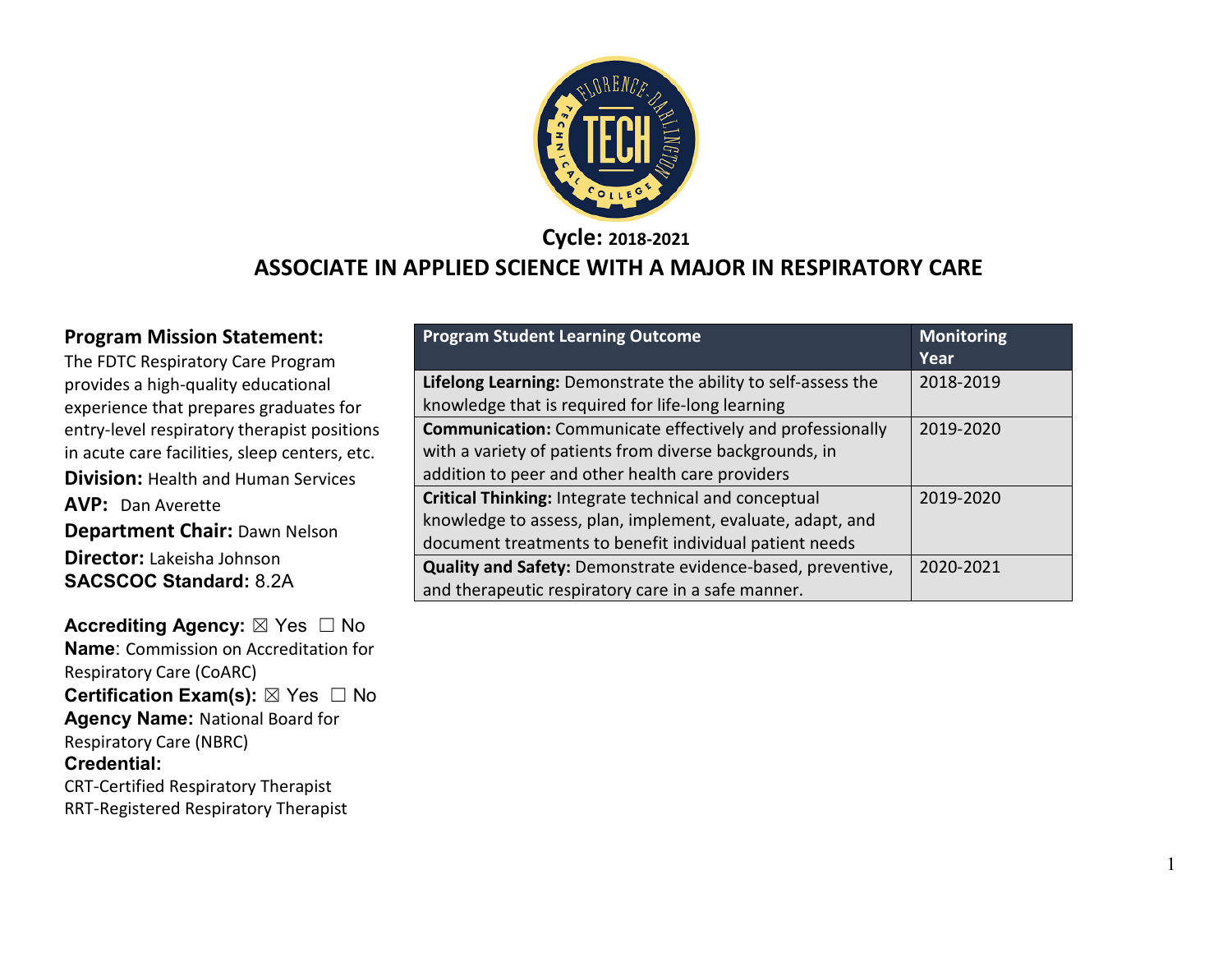|                                                                                                                                        |                                                                                   |                                                                                     | 9 I UDEN I  LEANNING UU I CUMES FUN AAS.NES – 2010-2017                     |                                                                                               |                                                                                                                                                                                                                                                              |                                                                                                                                                                                                                                                                                                                                                       |
|----------------------------------------------------------------------------------------------------------------------------------------|-----------------------------------------------------------------------------------|-------------------------------------------------------------------------------------|-----------------------------------------------------------------------------|-----------------------------------------------------------------------------------------------|--------------------------------------------------------------------------------------------------------------------------------------------------------------------------------------------------------------------------------------------------------------|-------------------------------------------------------------------------------------------------------------------------------------------------------------------------------------------------------------------------------------------------------------------------------------------------------------------------------------------------------|
| A. Program<br><b>Student Learning</b><br><b>Outcomes</b>                                                                               | <b>B.</b> What<br>courses<br>are PSLOs<br><b>Assessed</b>                         | C. Methods for<br><b>Outcomes</b><br><b>Assessment</b>                              | <b>D. Expected Level</b><br>of Program<br><b>Performance</b>                | <b>E. Data Collection</b>                                                                     | <b>F. Results</b>                                                                                                                                                                                                                                            | <b>G. Plan For Improvement</b>                                                                                                                                                                                                                                                                                                                        |
| What should the<br>graduates of your<br>program be able to<br>do?                                                                      | Where do<br>you see<br>evidence<br>that the<br>student can<br>do these<br>things? | How does your<br>program evaluate<br>student/graduate<br>skills/abilities?          | What is the expected<br>level of student<br>performance for the<br>program? | When will you<br>collect the data<br>needed to evaluate<br>the performance of<br>the program? | What are the<br>results of the<br>evaluation?<br>NOTE: include<br>student ratio with<br>all results.                                                                                                                                                         | How will you use this information<br>to improve the program                                                                                                                                                                                                                                                                                           |
| <b>Lifelong Learning:</b><br>Demonstrate the<br>ability to self-assess<br>the knowledge that is<br>required for life-long<br>learning. | <b>RES 101</b><br>Introduction<br>to<br>Respiratory<br>Care                       | Artifacts used for<br>this PSLO are the<br>average of the<br>three module<br>exams. | 80% of the students<br>will score 76% or<br>higher.                         | <b>FALL 2018</b>                                                                              | 7 out of the 9<br>students (77.8%)<br>received a 76% or<br>higher on the<br>artifacts chosen<br>for this<br>assessment.<br>The lowest score<br>for this artifact<br>was 74%, and the<br>highest was 86%.<br>The cohort<br>average for the<br>event was 79.9% | The expected level of learning was<br>not met.<br>Although the cohort size impacted<br>the expected outcome, the<br>program faculty will incorporate<br>mini-review sessions at the<br>beginning of each class to improve<br>student recall of prior knowledge<br>to aid in learning new concepts.<br>This process will enhance long-<br>term memory. |

# **STUDENT LEARNING OUTCOMES FOR AAS.RES – 2018-2019**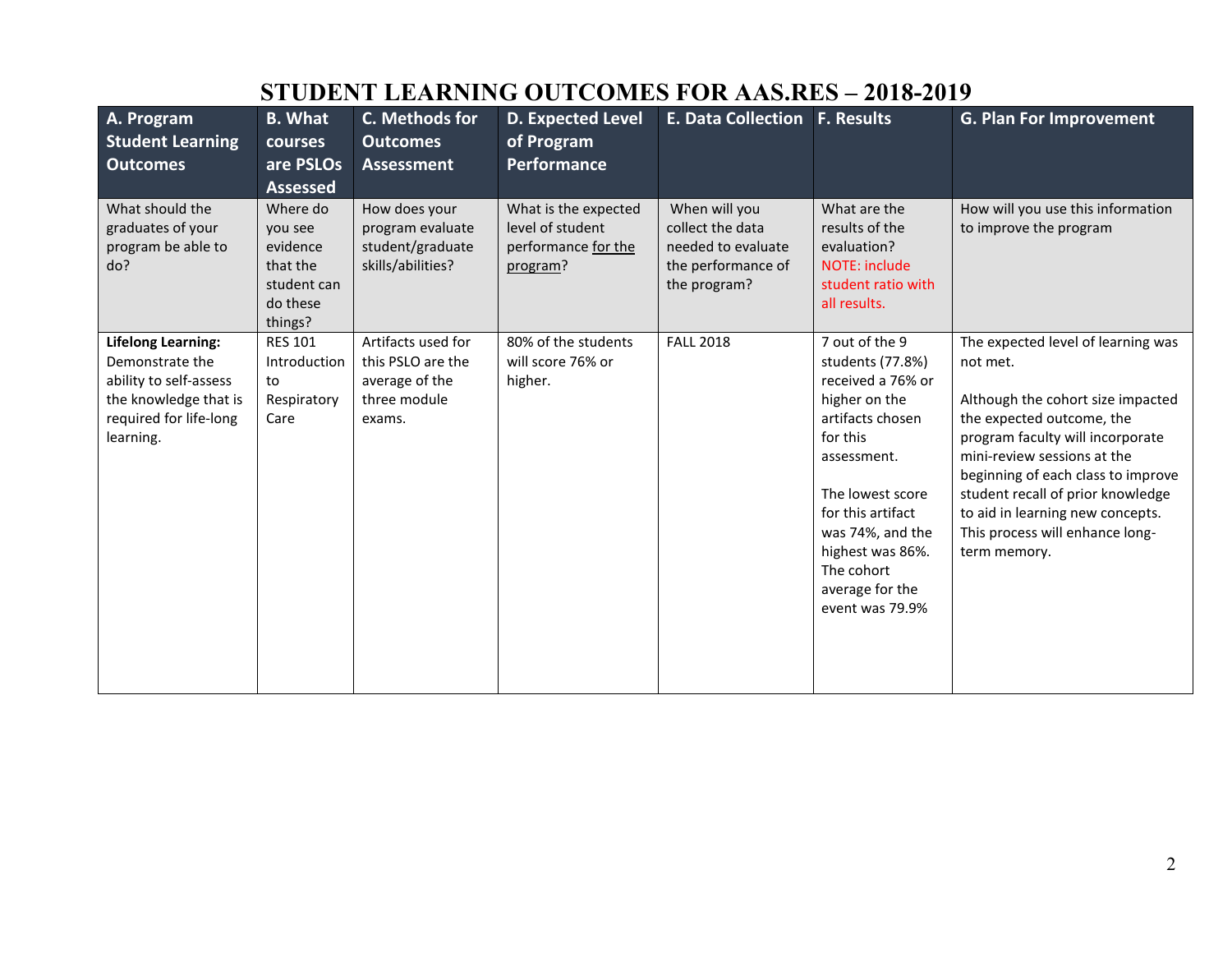### **STUDENT LEARNING OUTCOMES FOR AAS.RES—2018-2019**

| A. Program<br><b>Student Learning</b><br><b>Outcomes</b>                                                                               | <b>B.</b> What<br>courses<br>are<br><b>PSLOs</b><br><b>Assessed</b>                  | C. Methods for<br><b>Outcomes</b><br><b>Assessment</b>                                                            | <b>D. Expected Level</b><br>of Program<br>Performance                       | <b>E. Data Collection</b>                                                                     | <b>F. Results</b>                                                                                                                                                                                                                                 | <b>G. Plan For Improvement</b>                                                                                                                                                             |
|----------------------------------------------------------------------------------------------------------------------------------------|--------------------------------------------------------------------------------------|-------------------------------------------------------------------------------------------------------------------|-----------------------------------------------------------------------------|-----------------------------------------------------------------------------------------------|---------------------------------------------------------------------------------------------------------------------------------------------------------------------------------------------------------------------------------------------------|--------------------------------------------------------------------------------------------------------------------------------------------------------------------------------------------|
| What should the<br>graduates of your<br>program be able to<br>do?                                                                      | Where do<br>you see<br>evidence<br>that the<br>student<br>can do<br>these<br>things? | How does your<br>program evaluate<br>student/graduate<br>skills/abilities?                                        | What is the expected<br>level of student<br>performance for the<br>program? | When will you collect<br>the data needed to<br>evaluate the<br>performance of the<br>program? | What are the<br>results of the<br>evaluation?<br><b>NOTE: include</b><br>student ratio with<br>all results.                                                                                                                                       | How will you use this information<br>to improve the program                                                                                                                                |
| <b>Lifelong Learning:</b><br>Demonstrate the<br>ability to self-assess<br>the knowledge that is<br>required for life-long<br>learning. | <b>RES 204</b><br>Neonatal<br>and<br>Pediatric<br>Respiratory<br>Care                | Artifacts used for<br>this PSLO are the<br>average of the four<br>modules exams and<br>the three case<br>studies. | 80% of the students<br>will score 76% or<br>higher.                         | <b>SPRING 2019</b>                                                                            | 14 out of 14<br>students (100%)<br>received a 76% or<br>higher on the<br>artifacts chosen<br>for this<br>assessment.<br>The lowest score<br>was 76.2%, and<br>the highest score<br>was 89%. The<br>cohort average for<br>this event was<br>83.3%. | The expected level of learning was<br>met. The case studies reinforce the<br>current course concepts and<br>require them to utilize their critical<br>thinking and problem-solving skills. |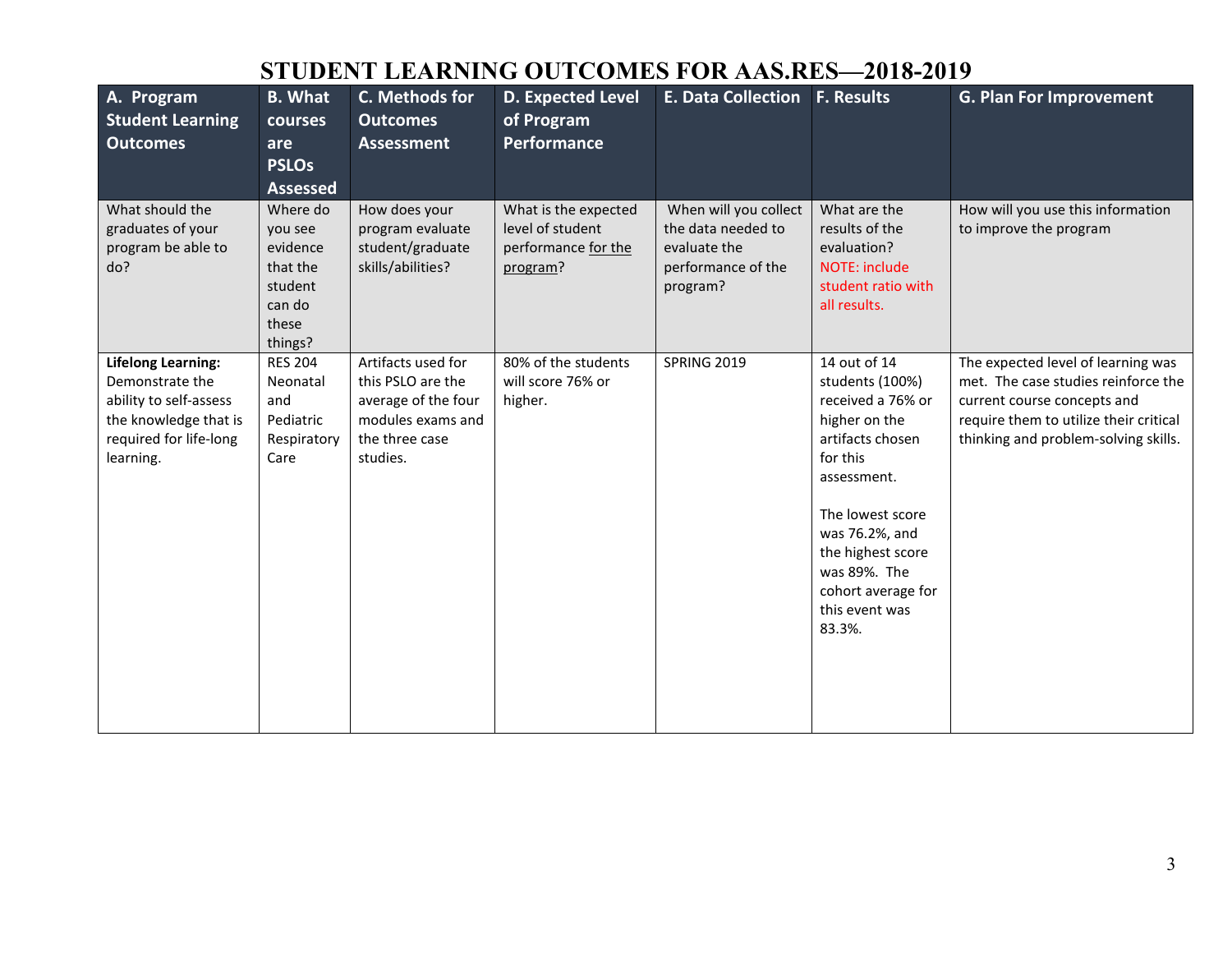### **STUDENT LEARNING OUTCOMES FOR AAS.RES– 2019-2020**

| A. Program<br><b>Student Learning</b><br><b>Outcomes</b>                                                                                                                                              | <b>B.</b> What<br>courses<br>are PSLOs<br><b>Assessed</b>                         | C. Methods for<br><b>Outcomes</b><br><b>Assessment</b>                                                                                                                                 | <b>D. Expected Level</b><br>of Program<br><b>Performance</b>                | <b>E. Data Collection F. Results</b>                                                          |                                                                                                                                                                                                                                               | <b>G. Plan For Improvement</b>                                                                                                                                                                                                                                                           |
|-------------------------------------------------------------------------------------------------------------------------------------------------------------------------------------------------------|-----------------------------------------------------------------------------------|----------------------------------------------------------------------------------------------------------------------------------------------------------------------------------------|-----------------------------------------------------------------------------|-----------------------------------------------------------------------------------------------|-----------------------------------------------------------------------------------------------------------------------------------------------------------------------------------------------------------------------------------------------|------------------------------------------------------------------------------------------------------------------------------------------------------------------------------------------------------------------------------------------------------------------------------------------|
| What should the<br>graduates of your<br>program be able to<br>do?                                                                                                                                     | Where do<br>you see<br>evidence<br>that the<br>student can<br>do these<br>things? | How does your<br>program evaluate<br>student/graduate<br>skills/abilities?                                                                                                             | What is the expected<br>level of student<br>performance for the<br>program? | When will you<br>collect the data<br>needed to evaluate<br>the performance of<br>the program? | What are the<br>results of the<br>evaluation?<br><b>NOTE: include</b><br>student ratio with<br>all results.                                                                                                                                   | How will you use this information<br>to improve the program                                                                                                                                                                                                                              |
| <b>Communication:</b><br>Communicate<br>effectively and<br>professionally with a<br>variety of patients<br>from diverse<br>backgrounds, in<br>addition to peer and<br>other health care<br>providers. | <b>RES 151</b><br>Clinical<br>Applications                                        | Artifacts used for<br>this PSLO are the<br>average of the<br>Report/SBAR rubric<br>and the<br>Professionalism and<br>Communication<br>rubric.                                          | 90% of students will<br>score 90% or higher.                                | Summer 2020                                                                                   | 8 out of 8 students<br>(100%) received a<br>90% or higher on<br>the artifacts<br>chosen for this<br>assessment.<br>The cohort<br>average was 100%.                                                                                            | The expected learning level of<br>learning was met. The students<br>demonstrated the ability to give<br>bedside report and demonstrate<br>adequate communication skills.<br>Will continue to use performance<br>metrics to evaluate results.                                             |
|                                                                                                                                                                                                       | <b>RES 275</b><br>Advanced<br>Clinical<br>Practice                                | Artifacts used for<br>this PSLO are the<br>average of the<br>Report/SBAR rubric,<br>the Continuing<br>Competency rubric,<br>and the<br>Professionalism and<br>Communication<br>rubric. | 90% of students will<br>score 90% or higher.                                | Fall 2019                                                                                     | 8 out of 8 students<br>(100%) received a<br>90% or higher on<br>the artifacts<br>chosen for this<br>assessment.<br>The lowest score<br>was 94.2%, and<br>the highest score<br>was 100%. The<br>cohort average for<br>this event was<br>99.1%. | The expected learning level of<br>learning was met. The students<br>demonstrated the ability to give<br>bedside report, demonstrate<br>adequate communication skills,<br>and retain all acquired clinical<br>skills. Will continue to use<br>performance metrics to evaluate<br>results. |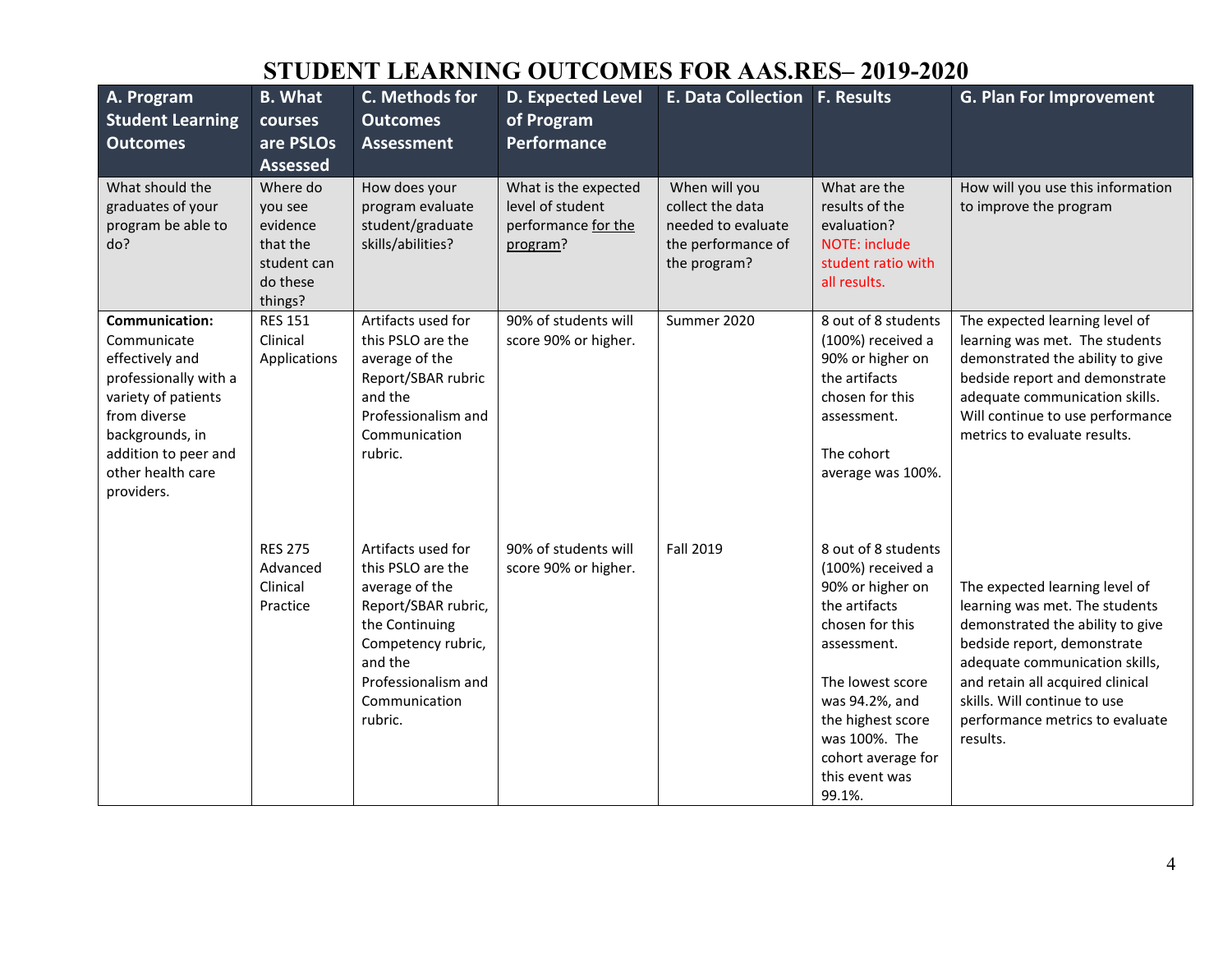# **STUDENT LEARNING OUTCOMES FOR AAS.RES– 2019-2020**

| A. Program<br><b>Student Learning</b><br><b>Outcomes</b>                                                                                                                                                 | <b>B.</b> What<br>courses are<br><b>PSLOs</b><br><b>Assessed</b>         | C. Methods for<br><b>Outcomes</b><br><b>Assessment</b>                                                                   | <b>D. Expected Level</b><br>of Program<br>Performance                       | E. Data<br><b>Collection</b>                                                                     | <b>F. Results</b>                                                                                                                                                                                                                                      | <b>G. Plan For Improvement</b>                                                                                                                                                                                                                                                                                                                                                                                                      |
|----------------------------------------------------------------------------------------------------------------------------------------------------------------------------------------------------------|--------------------------------------------------------------------------|--------------------------------------------------------------------------------------------------------------------------|-----------------------------------------------------------------------------|--------------------------------------------------------------------------------------------------|--------------------------------------------------------------------------------------------------------------------------------------------------------------------------------------------------------------------------------------------------------|-------------------------------------------------------------------------------------------------------------------------------------------------------------------------------------------------------------------------------------------------------------------------------------------------------------------------------------------------------------------------------------------------------------------------------------|
| What should the<br>graduates of your<br>program be able to<br>do?                                                                                                                                        | Where do you<br>see evidence that<br>the student can<br>do these things? | How does your<br>program evaluate<br>student/graduate<br>skills/abilities?                                               | What is the expected<br>level of student<br>performance for the<br>program? | When will you<br>collect the data<br>needed to<br>evaluate the<br>performance of<br>the program? | What are the results of<br>the evaluation?<br>NOTE: include student<br>ratio with all results.                                                                                                                                                         | How will you use this information<br>to improve the program                                                                                                                                                                                                                                                                                                                                                                         |
| <b>Critical Thinking:</b><br>Integrate technical<br>and conceptual<br>knowledge to assess,<br>plan, implement,<br>evaluate, adapt, and<br>document treatments<br>to benefit individual<br>patient needs. | <b>RES 123</b><br>Cardiopulmonary<br>Physiology                          | Artifacts used for<br>this PSLO are the<br>average of the<br>three unit exams<br>and the final exam.                     | 80% of students will<br>score 76% or above.                                 | <b>Fall 2019</b>                                                                                 | 7 out of 12 students<br>(58.3%) received a<br>76% or higher on the<br>artifacts chosen for<br>this assessment.<br>The lowest score for<br>this artifact was<br>55.3%, and the highest<br>was 98.9%. The<br>cohort average for this<br>event was 79.7%. | The expected learning level was<br>not met. Of the five students that<br>scored below 76%, three of the<br>students demonstrated poor<br>performance in two or more first-<br>semester courses and did not<br>proceed to the next semester.<br>The course delivery method and<br>assessments were changed during<br>the fall 2020 semester under a<br>new instructor, and 14 out of 15<br>students (93.3%) scored 76% or<br>higher. |
|                                                                                                                                                                                                          | <b>RES 243</b><br>Mechanical<br>Ventilation II                           | Artifacts used for<br>this PSLO are the<br>average of the<br>three unit exams,<br>case studies, and<br>skill check-offs. | 80% of students will<br>score 76% or above.                                 | <b>Fall 2019</b>                                                                                 | 8 out of 8 students<br>(100%) received a 76%<br>or higher on the<br>artifacts chosen for<br>this assessment.<br>The lowest score was<br>84.5%, and the highest<br>score was 91.8%. The<br>cohort average for this<br>event was 88.4%                   | The expected level of learning was<br>met. The students demonstrated<br>retention of the concepts acquired<br>in RES 141 and appropriate critical<br>thinking, troubleshooting, and<br>problem-solving skills. Will<br>continue to use performance<br>metrics to evaluate results.                                                                                                                                                  |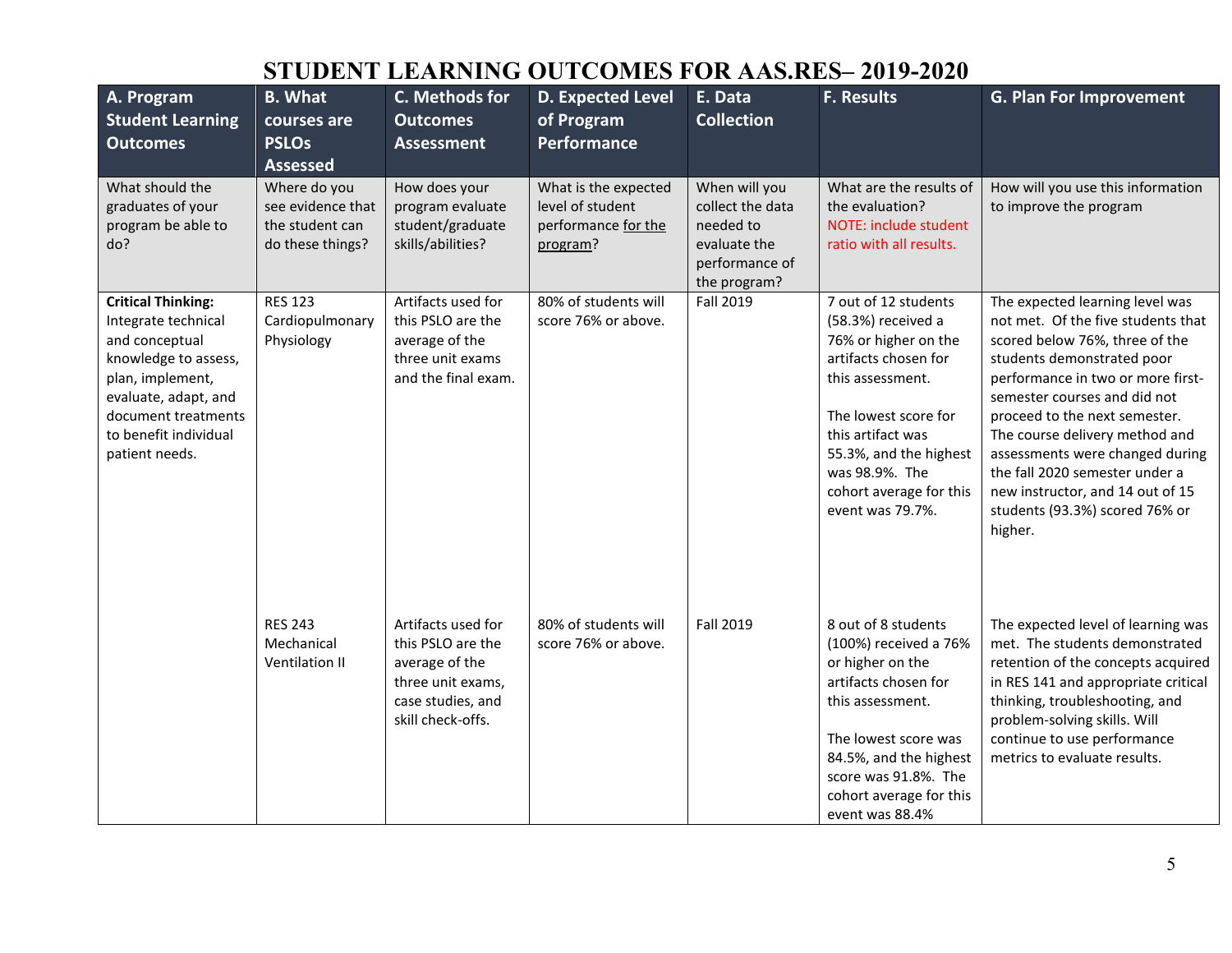# **STUDENT LEARNING OUTCOMES FOR AAS.RES– 2020-2021**

| A. Program<br><b>Student Learning</b><br><b>Outcomes</b>                                                                         | <b>B.</b> What<br>courses are<br><b>PSLOs</b><br><b>Assessed</b>               | C. Methods for<br><b>Outcomes</b><br><b>Assessment</b>                                                                                  | <b>D. Expected Level</b><br>of Program<br>Performance                       | E. Data<br><b>Collection</b>                                                                  | <b>F. Results</b>                                                                                                                                                                                                                                   | <b>G. Plan For Improvement</b>                                                                                                                                                                                                                                                                 |
|----------------------------------------------------------------------------------------------------------------------------------|--------------------------------------------------------------------------------|-----------------------------------------------------------------------------------------------------------------------------------------|-----------------------------------------------------------------------------|-----------------------------------------------------------------------------------------------|-----------------------------------------------------------------------------------------------------------------------------------------------------------------------------------------------------------------------------------------------------|------------------------------------------------------------------------------------------------------------------------------------------------------------------------------------------------------------------------------------------------------------------------------------------------|
| What should the<br>graduates of your<br>program be able to<br>do?                                                                | Where do you<br>see evidence<br>that the<br>student can<br>do these<br>things? | How does your<br>program evaluate<br>student/graduate<br>skills/abilities?                                                              | What is the expected<br>level of student<br>performance for the<br>program? | When will you collect<br>the data needed to<br>evaluate the<br>performance of the<br>program? | What are the<br>results of the<br>evaluation?<br>NOTE: include<br>student ratio with<br>all results.                                                                                                                                                | How will you use this information<br>to improve the program                                                                                                                                                                                                                                    |
| Quality and Safety:<br>Demonstrate<br>evidence-based,<br>preventive, and<br>therapeutic<br>respiratory care in a<br>safe manner. | <b>RES 121</b><br>Respiratory<br>Skills I                                      | Artifacts used for<br>this PSLO are the<br>average of the<br>three unit exams,<br>the four skill check-<br>offs, and the final<br>exam. | 80% of students will<br>score 76% or above.                                 | <b>Fall 2020</b>                                                                              | 15 out of 15<br>students (100%)<br>received a 76% or<br>higher on the<br>chosen artifacts<br>for this<br>assignment.<br>The lowest score<br>was 81.5%, and<br>the highest score<br>was 94.7%. The<br>cohort average for<br>this event was<br>89.2%. | TThe expected learning outcome<br>was met. The students<br>demonstrated competency in the<br>clinical skills required to<br>demonstrate evidence-based<br>preventive and therapeutic<br>respiratory care in a safe manner.<br>Will continue to use performance<br>metrics to evaluate results. |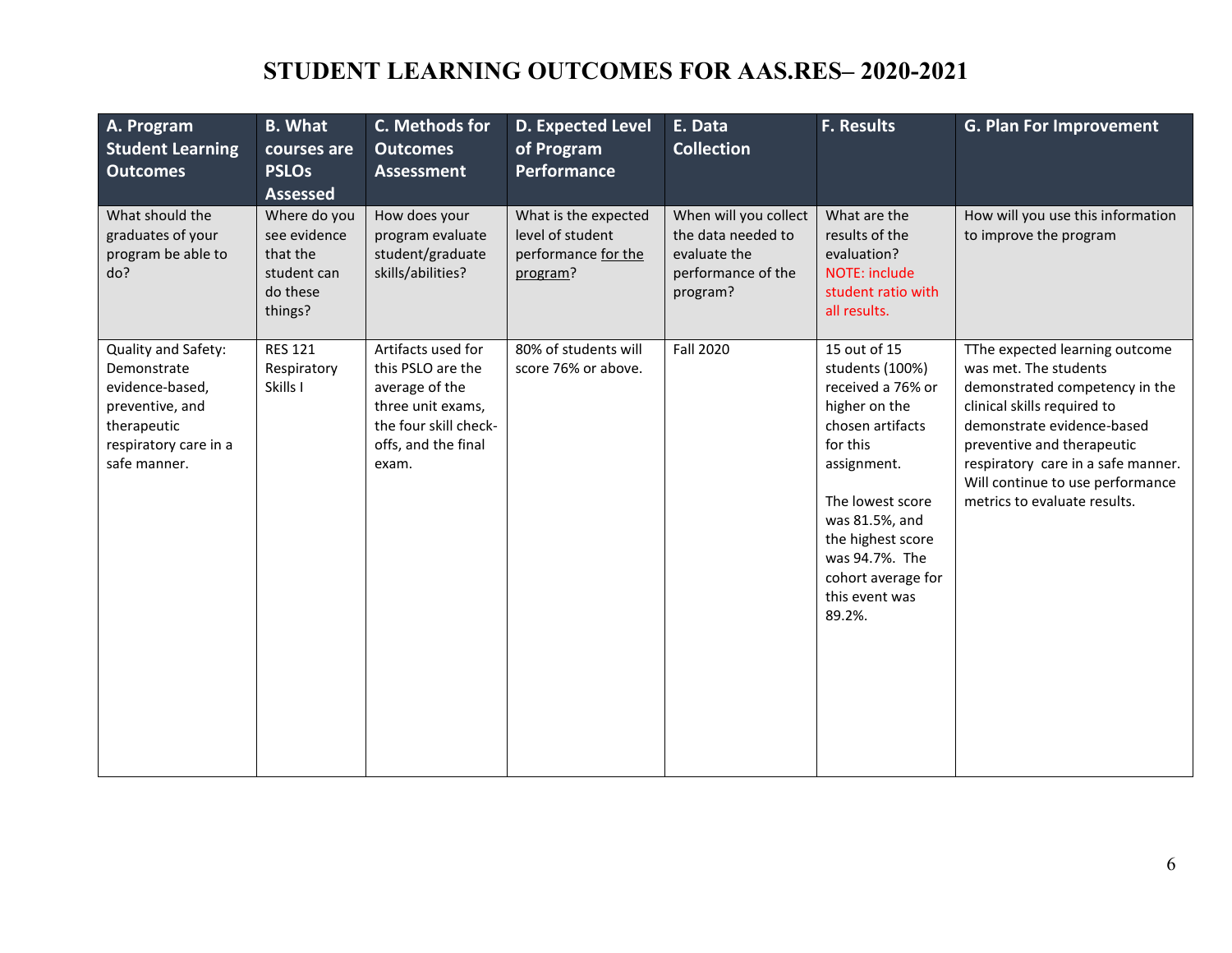# **STUDENT LEARNING OUTCOMES FOR AAS.RES– 2020-2021**

| A. Program<br><b>Student Learning</b><br><b>Outcomes</b>                                                                                | <b>B.</b> What<br>courses are<br><b>PSLOs</b><br><b>Assessed</b>               | C. Methods for<br><b>Outcomes</b><br><b>Assessment</b>                                                                                  | <b>D. Expected Level</b><br>of Program<br>Performance                       | E. Data<br><b>Collection</b>                                                                  | <b>F. Results</b>                                                                                                                                                                                                                                   | <b>G. Plan For Improvement</b>                                                                                                                                                                                                                                                                |
|-----------------------------------------------------------------------------------------------------------------------------------------|--------------------------------------------------------------------------------|-----------------------------------------------------------------------------------------------------------------------------------------|-----------------------------------------------------------------------------|-----------------------------------------------------------------------------------------------|-----------------------------------------------------------------------------------------------------------------------------------------------------------------------------------------------------------------------------------------------------|-----------------------------------------------------------------------------------------------------------------------------------------------------------------------------------------------------------------------------------------------------------------------------------------------|
| What should the<br>graduates of your<br>program be able to<br>do?                                                                       | Where do you<br>see evidence<br>that the<br>student can<br>do these<br>things? | How does your<br>program evaluate<br>student/graduate<br>skills/abilities?                                                              | What is the expected<br>level of student<br>performance for the<br>program? | When will you collect<br>the data needed to<br>evaluate the<br>performance of the<br>program? | What are the<br>results of the<br>evaluation?<br><b>NOTE: include</b><br>student ratio with<br>all results.                                                                                                                                         | How will you use this information<br>to improve the program                                                                                                                                                                                                                                   |
| <b>Quality and Safety:</b><br>Demonstrate<br>evidence-based,<br>preventive, and<br>therapeutic<br>respiratory care in a<br>safe manner. | <b>RES 131</b><br>Respiratory<br>Skills II                                     | Artifacts used for<br>this PSLO are the<br>average of the<br>three unit exams,<br>the four skill check-<br>offs, and the final<br>exam. | 80% of students will<br>score 76% or above.                                 | Spring 2021                                                                                   | 14 out of 14<br>students (100%)<br>received a 76% or<br>higher on the<br>chosen artifacts<br>for this<br>assignment.<br>The lowest score<br>was 82.2%, and<br>the highest score<br>was 94.1%. The<br>cohort average for<br>this event was<br>87.7%. | The expected learning outcome<br>was met. The students<br>demonstrated competency in the<br>clinical skills required to<br>demonstrate evidence-based<br>preventive and therapeutic<br>respiratory care in a safe manner.<br>Will continue to use performance<br>metrics to evaluate results. |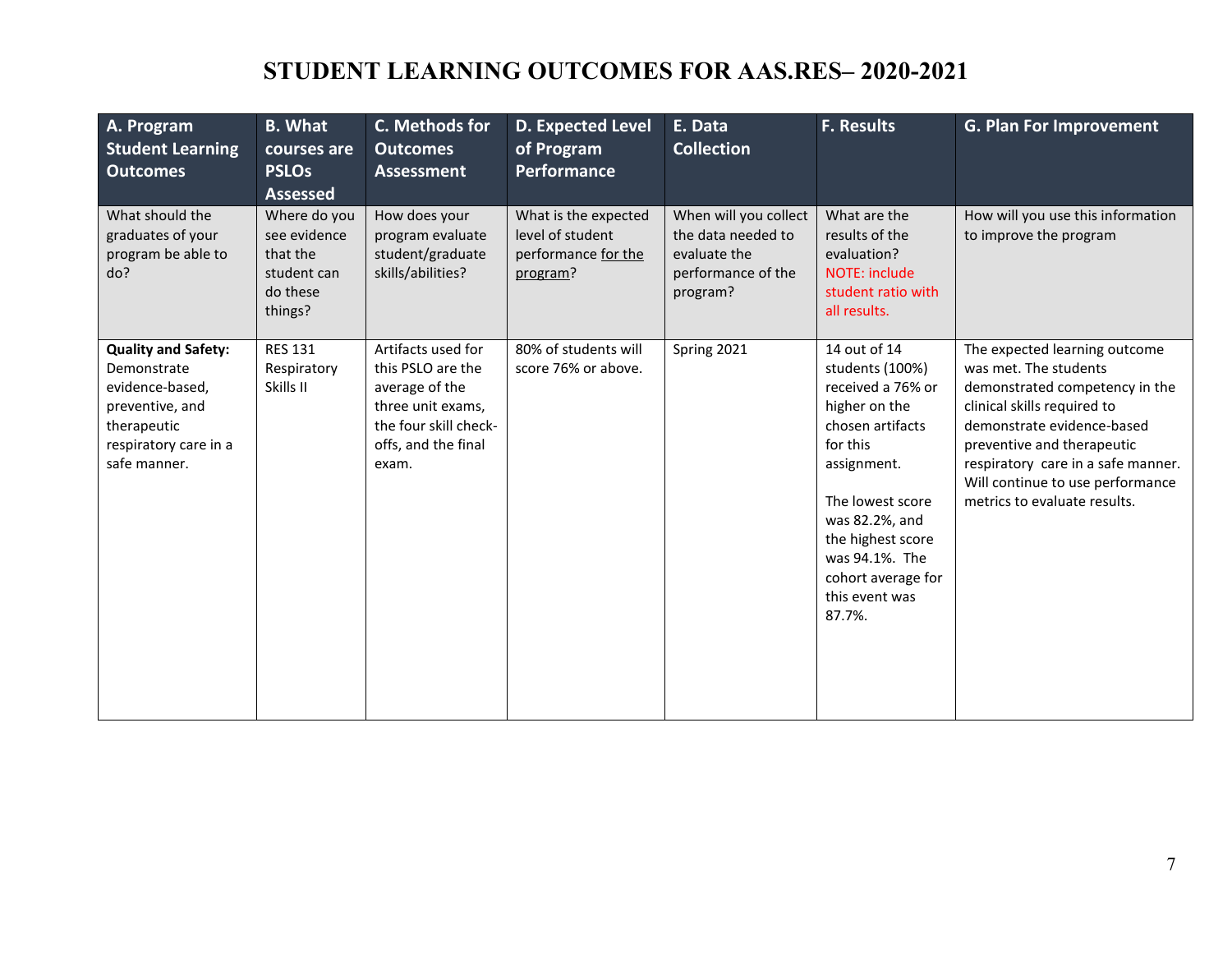#### **CONTINUOUS STUDENT IMPROVEMENT**

#### **This Cycle's Results and Comparison to Last Cycle's and Recommended Actions:**

The Respiratory Care Program during the last assessment cycle (2016-2018) underwent a complete change in the program's leadership. During the 2016-2017 term, the program had three program directors and completely overhauled the program faculty. As a result, upon entering the fourth semester of the program, the class of 2018 did not possess the foundational knowledge or clinical skills required for that stage of the program. Program faculty completed a comprehensive review of foundational knowledge concepts and clinical skills throughout the semester. The students improved their clinical skills, but the faculty found it difficult to provide a comprehensive review while teaching new advanced concepts. Program faculty revamped the curriculum to increase the program's rigor, improve on-time graduation rates, and improve first-time pass rates on the credentialing exams.

Before the summer of 2017, the program had staggering graduation dates due to the mock credentialing exam process. The students were not allowed to graduate from the program unless they passed the mock credentialing exams, resulting in improved first-time pass rates. Once this practice was discontinued in 2017, there was a decline in credentialing exam pass rates, especially with the class of 2018. Due to the change in curriculum and increased program rigor, the students graduate on time, and the first-time pass rates on the credentialing exams have improved tremendously. The class of 2020 had a 100% first-time pass rate on the TMC and CSE. The Therapist Mulitiple-Choice (TMC) Examination objectively measures essential knowledge required of respiratory therapists at entry into practice, as well as determine eligibility for the Clinical Simulation Examination (CSE). The TMC and CSE are required to earn the RRT credential. They objectively and uniformly measure essential knowledge, skills, and abilities required of advanced respiratory therapist.

The program curriculum changes have had a tremendous impact on the students' problem-solving, troubleshooting, and critical thinking skills. The addition of RES 241: Respiratory Care Transition has allowed faculty to complete a detailed, comprehensive review of critical respiratory care concepts, foster good test-taking skills, and provide remediation when necessary. The course prepares the student for their end-of-course mock exams that predict student success on the credentialing exams. The students take practice mock exams and receive remediation when they do not meet the expected thresholds. The addition of assessments, such as D2L case study quizzes and the continuing competency rubrics, have improved the students' critical thinking skills and improved the program pass rates.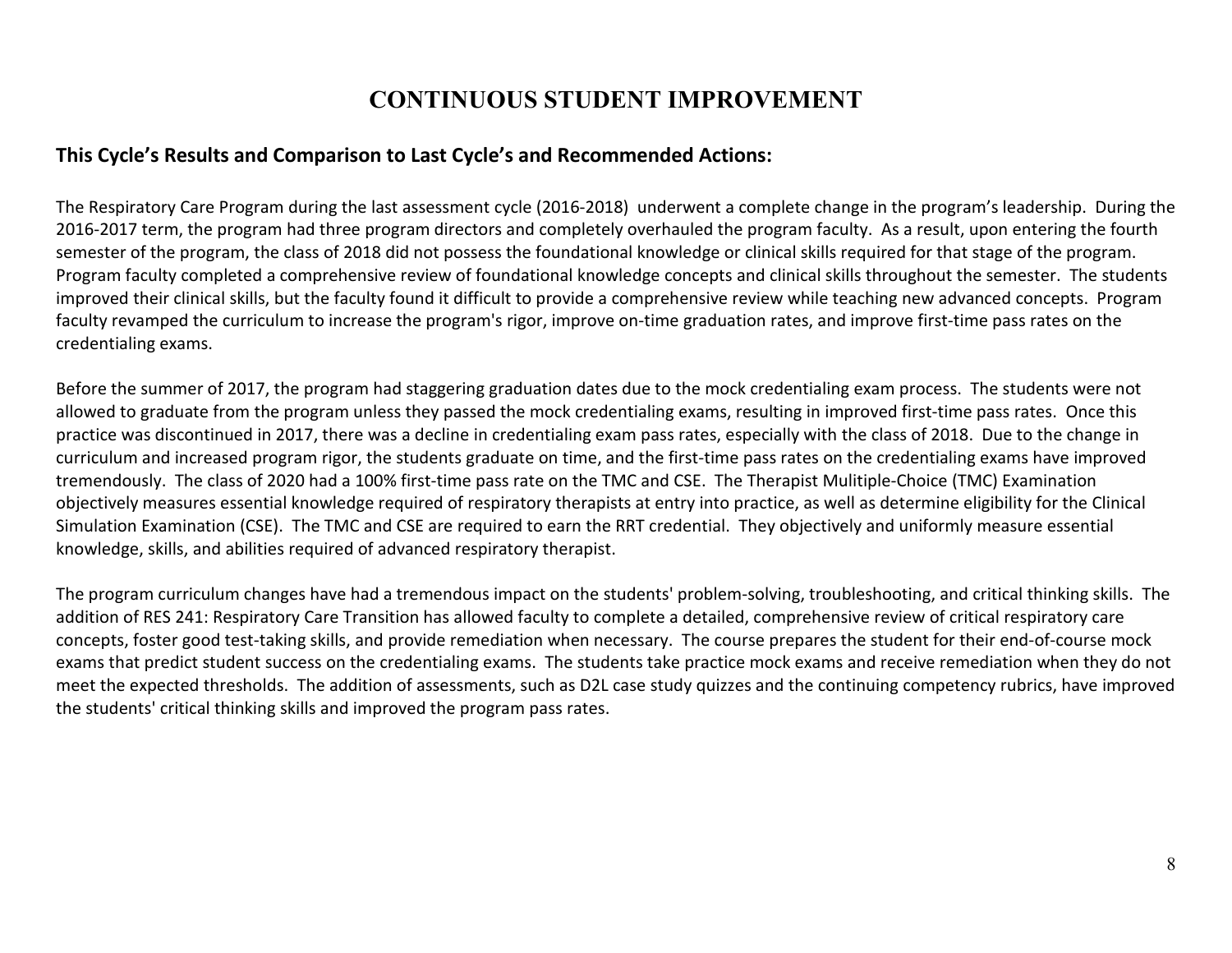#### **PROGRAM VITAL STATISCS**

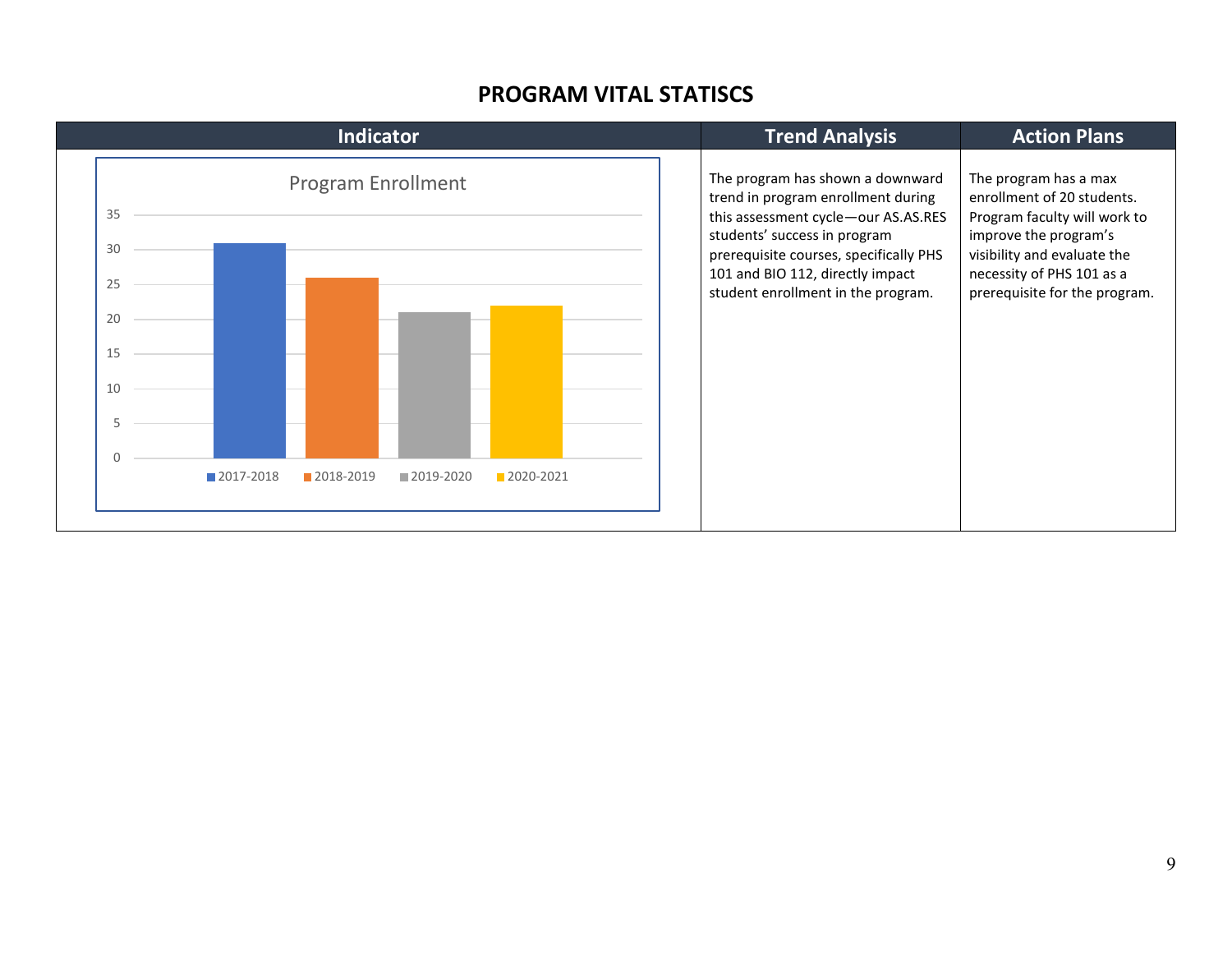| <b>Indicator</b>                                                                                                                                                                                    | <b>Trend Analysis</b>                                                                                                                                                                                                                                                                                                                                                                                                                                                                                                         | <b>Action Plans</b>                                                                                                                                                                            |
|-----------------------------------------------------------------------------------------------------------------------------------------------------------------------------------------------------|-------------------------------------------------------------------------------------------------------------------------------------------------------------------------------------------------------------------------------------------------------------------------------------------------------------------------------------------------------------------------------------------------------------------------------------------------------------------------------------------------------------------------------|------------------------------------------------------------------------------------------------------------------------------------------------------------------------------------------------|
| <b>Fall to Spring Persistance</b><br>100%<br>90%<br>80%<br>70%<br>60%<br>50%<br>40%<br>30%<br>20%<br>10%<br>0%<br>■ 2017-2018<br>■ 2018-2019<br>■ 2019-2020<br>2020-2021                            | The actual size of the cohorts<br>impacted the fall-to-spring<br>persistence data. There was lower<br>enrollment during the 2018-2019 and<br>2019-2020 terms compared to the<br>2017-2018 and 2020-2021 terms.<br>During the fall of 2018, three first-<br>year students left the program for<br>non-academic personal reasons, and<br>one left due to academic reasons.<br>During the fall of 2019, one student<br>left due to academic reasons, one<br>student failed a course, and one<br>student failed all four courses. | We will continue to monitor<br>student preparedness,<br>improve our course delivery<br>methods, and monitor student<br>performance in all respiratory<br>courses.                              |
| <b>Fall to Fall Retention</b><br>100.00%<br>90.00%<br>80.00%<br>70.00%<br>60.00%<br>50.00%<br>40.00%<br>30.00%<br>20.00%<br>10.00%<br>0.00%<br>■ 2017-2018<br>2018-2019<br>2020-2021<br>■ 2019-2020 | Like the fall-to-spring persistence, the<br>fall-to-fall retention percentages were<br>also impacted by the class size,<br>student decisions to leave for non-<br>academic reasons, and lack of<br>adequate academic performance.                                                                                                                                                                                                                                                                                             | We will continue to monitor<br>student preparedness,<br>improve our course delivery<br>methods, monitor student<br>performance in all respiratory<br>courses, and remediate when<br>necessary. |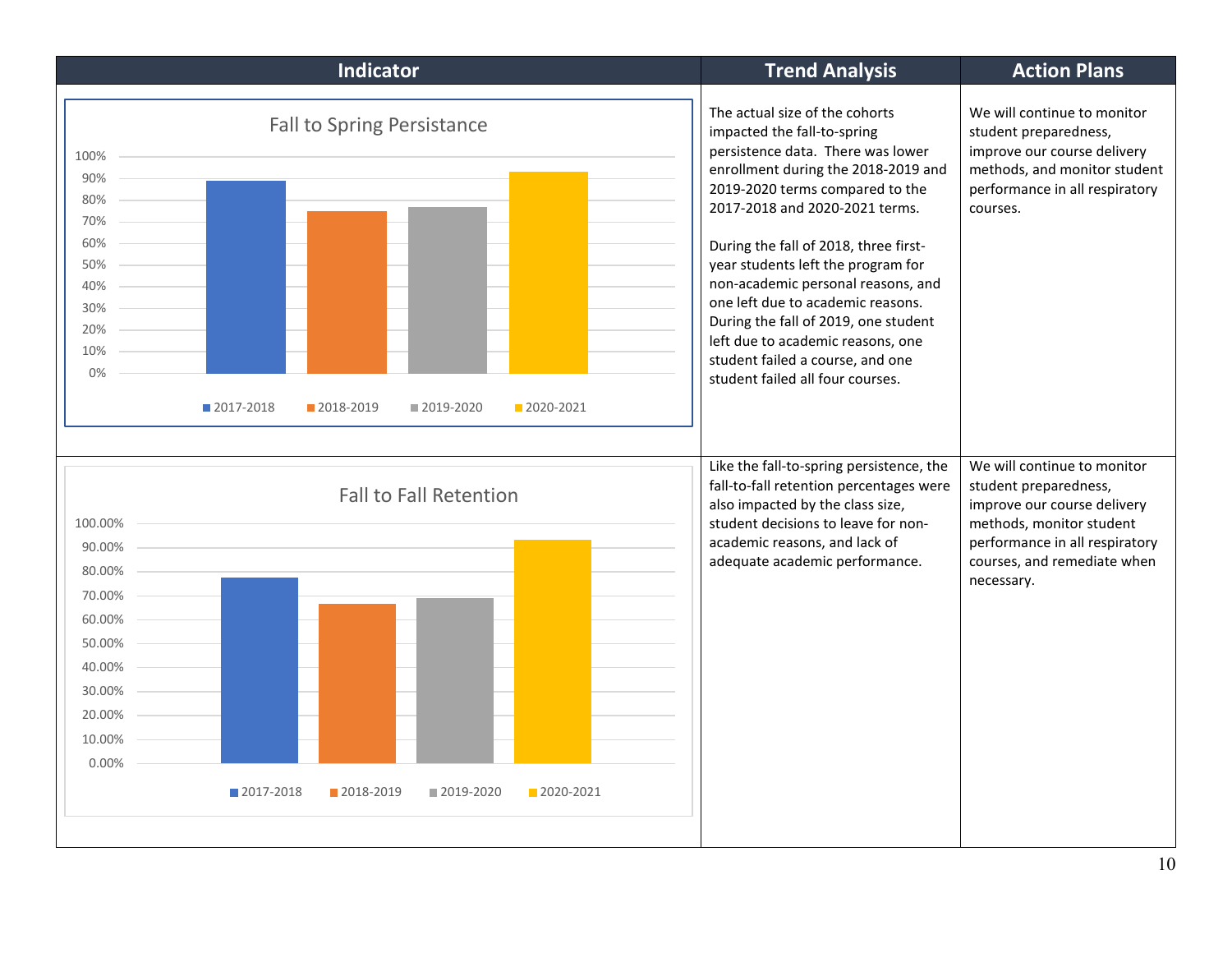